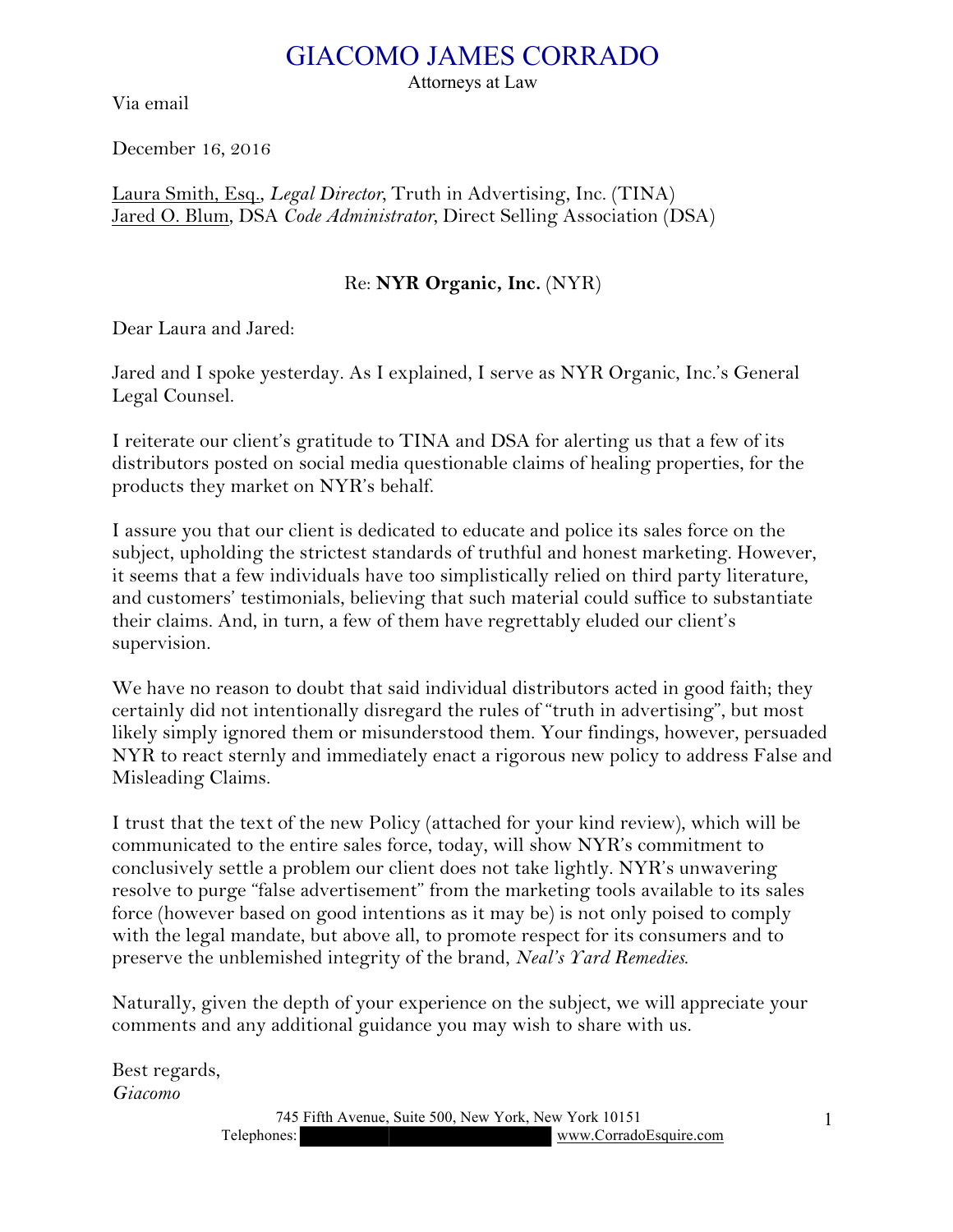On Dec 19, 2016, at 8:46 AM, Laura Smith <

wrote:

Dear Giacomo:

I received your December 16th letter regarding NYR Organic, Inc., as well as NYR Organic's new False & Misleading Claims Policy that you attached. Thank you for reaching out and for making us aware of the steps you are taking to remove the inappropriate health claims.

We will be posting all company responses to our notification letters on our website. If you wish to write further, we'd be happy to post any updates you have as well.

Thank you again for reaching out. We are glad to see NYR Organic is making efforts in the right direction.

Sincerely,